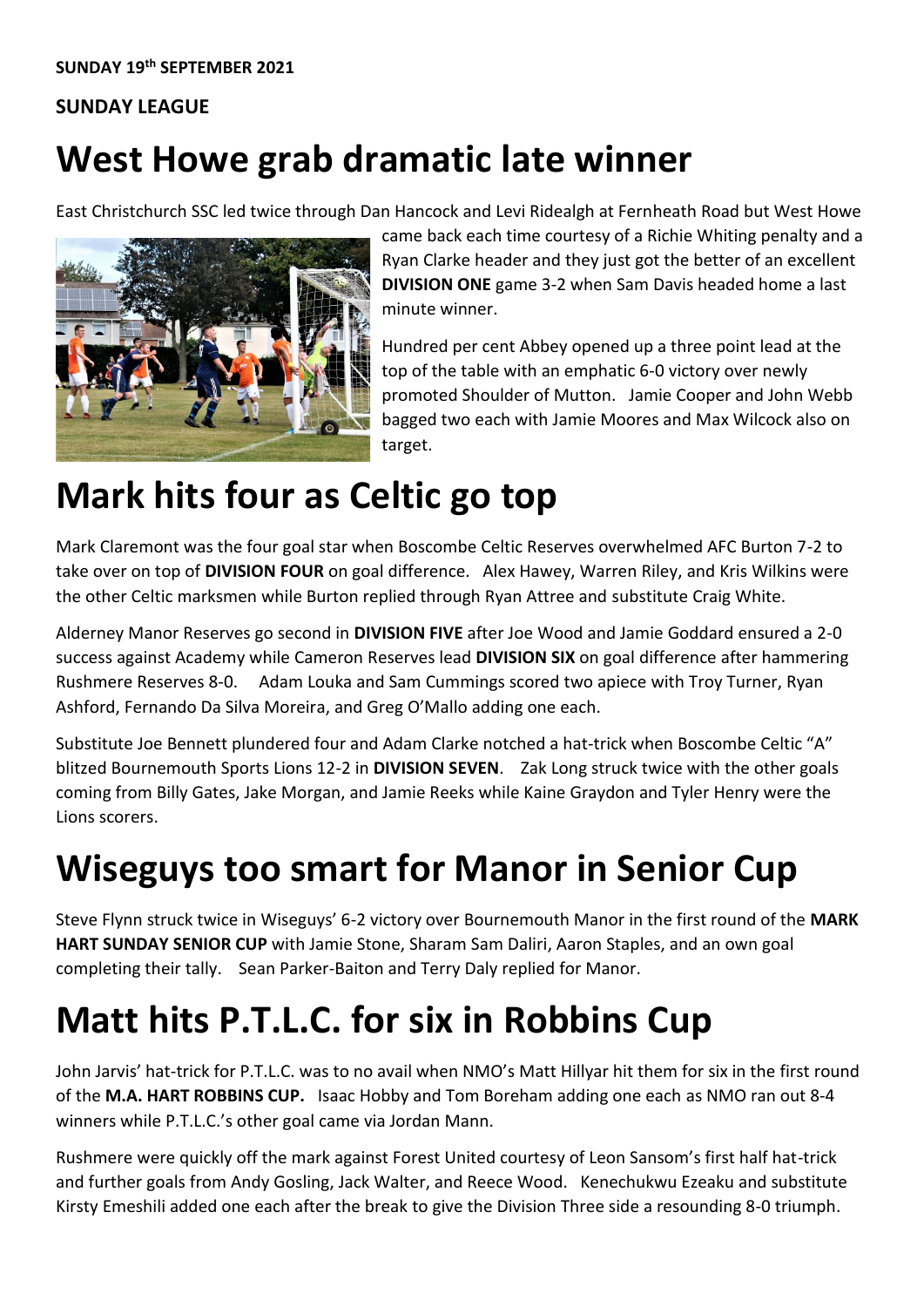Jordan Osmond led the way with a hat-trick when Scott V gave Poole Borough a 6-1 drubbing. David Clements, Dan Hayward, and Matt Naylor were the other Scott V marksmen while Jack Fendley replied for Borough.

Jack Kinge Phillips struck twice in FC Hajduk's 4-0 success against Nelson Athletic with Jamie Pickett and substitute Adam Baxter adding one each.

David Bratt bagged a brace for Cameron and, with Sam Nash, Casey Bonsfield, and Joe Sparks also on target, they were 5-1 winners against Upton Sociedad whose consolation goal came from Oscar Cluett.

# **Mixed fortunes for Liam as TGC oust Kraken**

There were mixed fortunes for Liam Carpenter when TGC just got the better of Kraken Sports 4-3, scoring one of the goals and later being dismissed after receiving two yellow cards. Joel Bevan, Joshua Saul, and an own goal completed TGC's tally while Kraken netted through Peter Jones, Iain Kay, and Ross Dominey.

Ayrton White notched a hat-trick in AFC Wimborne's 5-1 victory over Wallisdown Wanderers. Tom Appleton and Steve Cambers were the other Wimborne marksmen while Wallisdown replied through Chris Houlihan.

Bournemouth Athletic were also 5-1 winners when Nil Canadell, Leo Rufus, Patrick McKay, Danny Thomas, and substitute Rich Townsend accounted for Branksome Liberal. Clive Marshallsay was the Liberal scorer.

Dani Mirto bagged a brace when Kirkfield United swept AJ aside 6-1 with Matt Justice, Phil Ambrose, Jamie Stephens, and Cameron Manson also on target. Substitute Angus Hogg provided some consolation for AJ.

Callum Doe, Harley Donworth-Kent, and Charlie Ferguson nabbed two each in Grange Athletic's 9-1 hammering of Church Hill United. Connor Graham, Billy Cooper, and an own added to the discomfort of United whose goal came from Adam Nicholass.

## **Parkstone Athletic cause an upset**

Kyle Joyce and Ethan Fishlock bagged two each when Division Six minnows Parkstone Athletic surprised Third Division Boscombe Celtic 6-2. Davey Lucas and Dan Haynes were the other Parkstone marksmen while Celtic replied through Kevin Butler and Martin Duculescu.

Another Division Three side bowing out were JP Morgan when James Forster's effort was not quite enough to save them from a 2-1 defeat against Division Five newcomers Bourne whose goals were scored by Adam Abo-Rashed.

Phil Maidment, Ashley Boyt, and Rob Scadding netted for Woodville Wanderers but New Milton Borough had the upper hand 5-3 thanks to Sam Froud and two apiece from Charlie King and Callum Read.

James Stocker struck twice for Muscliff Dynamos but the Division Seven side were narrowly beaten 3-2 by AFC Stourvale whose goals came via Ryan Christopher, Ali Garrard, and Ben Sullivan.

#### **Page header spells bad news for Rovers**

Shaun Page settled the issue for Poole Wanderers when his 85<sup>th</sup> minute header clinched a 1-0 win over Poole Rovers while Oliver Fox and Ruben Fernandes nabbed two each in Allegro Park Rangers' 4-0 victory over Wessex Warriors.